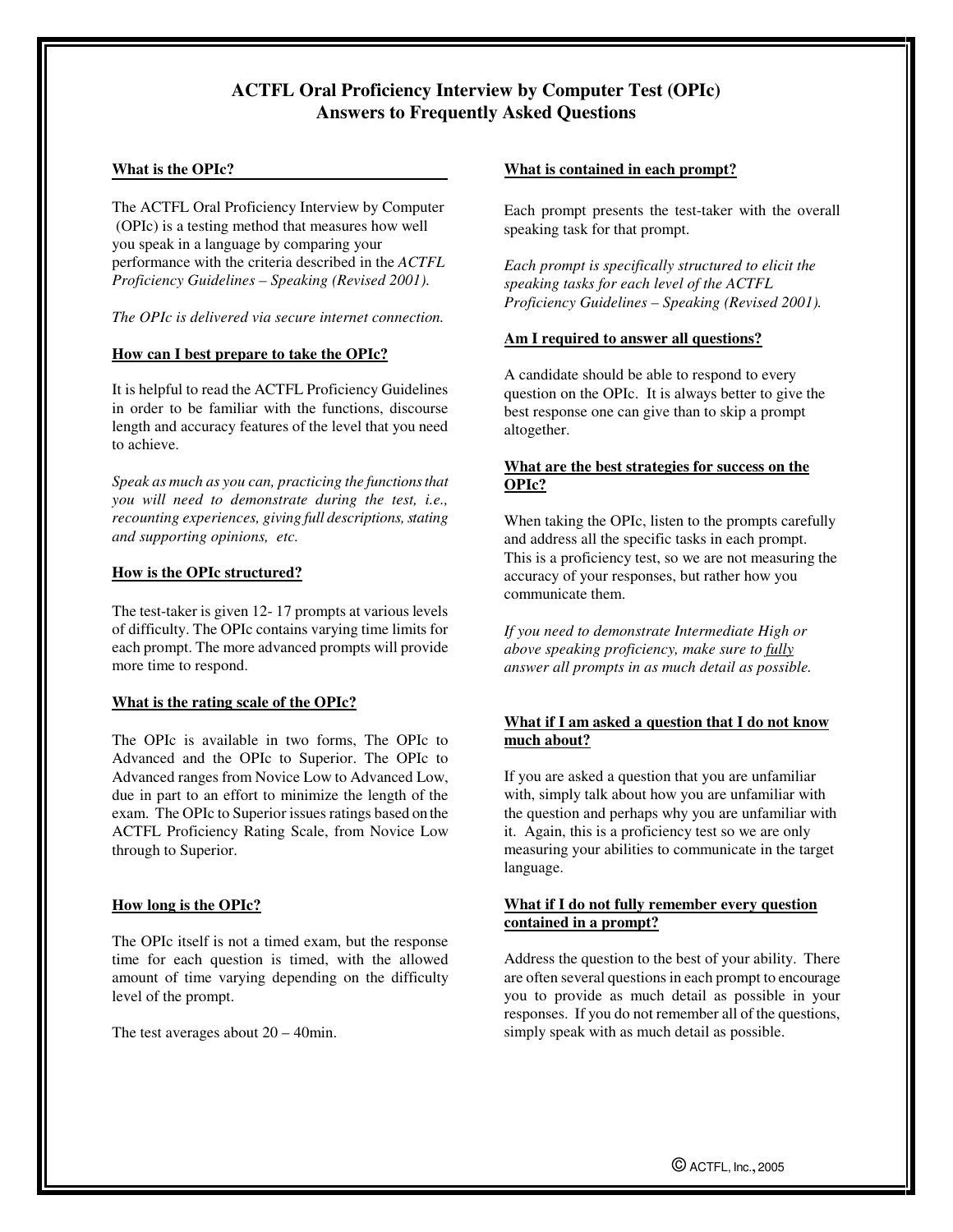### **SUPERIOR**

Speakers at the Superior level are able to communicate in the language with accuracy and fluency in order to participate fully and effectively in conversations on a variety of topics in formal and informal settings from both concrete and abstract perspectives. They discuss their interests and special fields of competence, explain complex matters in detail, and provide lengthy and coherent narrations, all with ease, fluency, and accuracy. They explain their opinions on a number of topics of importance to them**,** such as social and political issues, and provide structured argument to support their opinions. They are able to construct and develop hypotheses to explore alternative possibilities. When appropriate, they use extended discourse without unnaturally lengthy hesitation to make their point, even when engaged in abstract elaborations. Such discourse, while coherent, may still be influenced by the Superior speakers' own language patterns, rather than those of the target language.

Superior speakers command a variety of interactive and discourse strategies, such as turn-taking and separating main ideas from supporting information through the use of syntactic and lexical devices, as well as intonational features such as pitch, stress and tone. They demonstrate virtually no pattern of error in the use of basic structures. However, they may make sporadic errors, particularly in low-frequency structures and in some complex highfrequency structures more common to formal speech and writing. Such errors, if they do occur, do not distract the native interlocutor or interfere with communication.

### **ADVANCED HIGH**

Speakers at the Advanced-High level perform all Advanced-level tasks with linguistic ease, confidence and competence. They are able to consistently explain in detail and narrate fully and accurately in all time frames. In addition, Advanced-High speakers handle the tasks pertaining to the Superior level but cannot sustain performance at that level across a variety of topics. They can provide a structured argument to support their opinions, and they may construct hypotheses, but patterns of error appear. They can discuss some topics abstractly, especially those relating to their particular interests and special fields of expertise, but in general, they are more comfortable discussing a variety of topics concretely.

Advanced-High speakers may demonstrate a well-developed ability to compensate for an imperfect grasp of some forms or for limitations in vocabulary by the confident use of communicative strategies, such as paraphrasing, circumlocution, and illustration. They use precise vocabulary and intonation to express meaning and often show great fluency and ease of speech. However, when called on to perform the complex tasks associated with the Superior level over a variety of topics, their language will at times break down or prove inadequate, or they may avoid the task altogether, for example, by resorting to simplification through the use of description or narration in place of argument or hypothesis.

### **ADVANCED MID**

Speakers at the Advanced-Mid level are able to handle with ease and confidence a large number of communicative tasks. They participate actively in most informal and some formal exchanges on a variety of concrete topics relating to work, school, home, and leisure activities, as well as to events of current, public, and personal interest or individual relevance.

Advanced-Mid speakers demonstrate the ability to narrate and describe in all major time frames (past, present, and future) by providing a full account, with good control of aspect, as they adapt flexibly to the demands of the conversation. Narration and description tend to be combined and interwoven to relate relevant and supporting facts in connected, paragraph-length discourse.

Advanced-Mid speakers can handle successfully and with relative ease the linguistic challenges presented by a complication or unexpected turn of events that occurs within the context of a routine situation or communicative task with which they are otherwise familiar. Communicative strategies such as circumlocution or rephrasing are often employed for this purpose. The speech of Advanced-Mid speakers performing Advanced-level tasks is marked by substantial flow. Their vocabulary is fairly extensive although primarily generic in nature, except in the case of a particular area of specialization or interest. Dominant language discourse structures tend to recede, although discourse may still reflect the oral paragraph structure of their own language rather than that of the target language.

Advanced-Mid speakers contribute to conversations on a variety of familiar topics, dealt with concretely, with much accuracy, clarity and precision, and they convey their intended message without misrepresentation or confusion. They are readily understood by native speakers unaccustomed to dealing with non-natives. When called on to perform functions or handle topics associated with the Superior level, the quality and/or quantity of their speech will generally decline. Advanced-Mid speakers are often able to state an opinion or cite conditions; however, they lack the ability to consistently provide a structured argument in extended discourse. Advanced-Mid speakers may use a

© ACTFL, Inc.,<sup>2005</sup>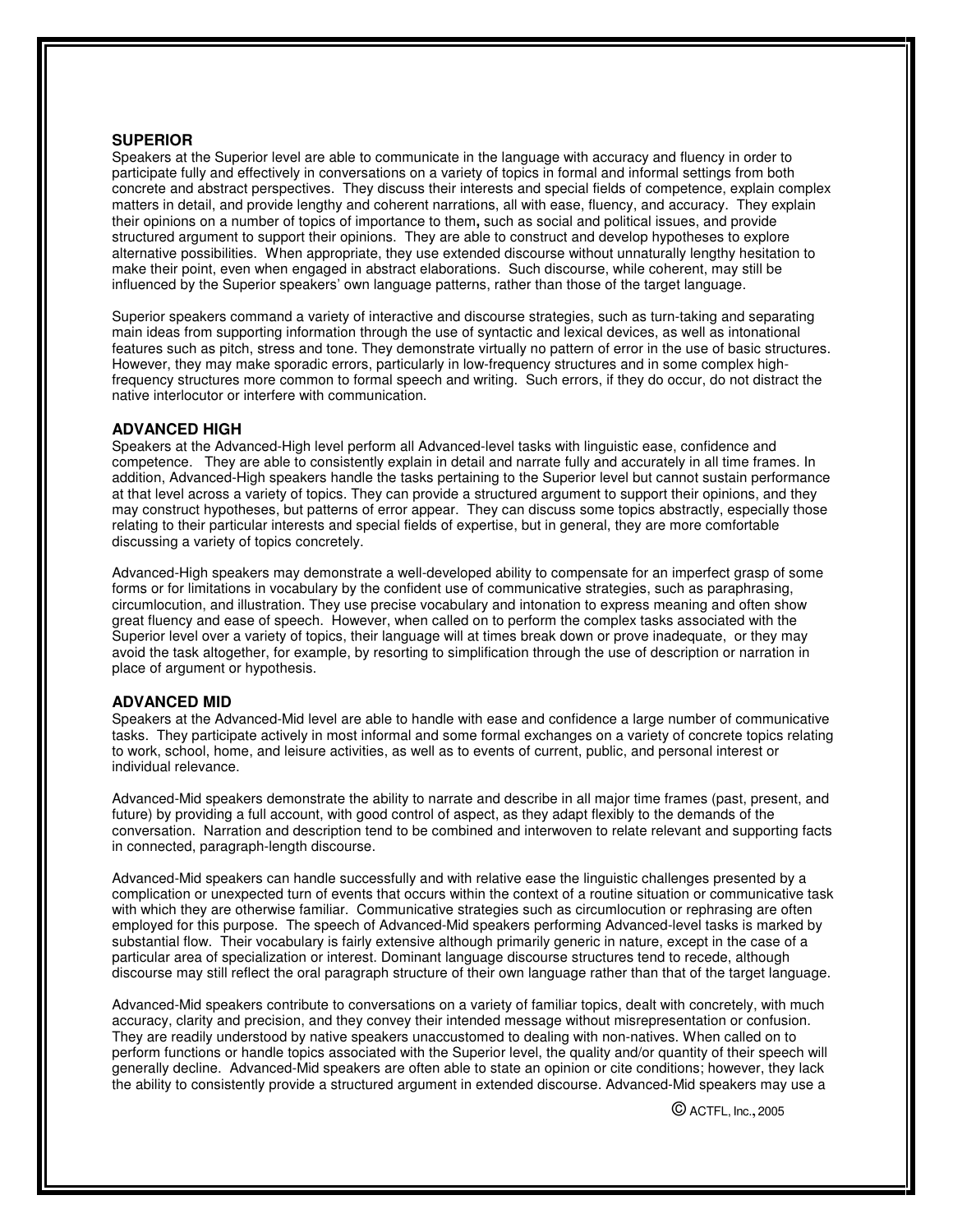number of delaying strategies, resort to narration, description, explanation or anecdote, or simply attempt to avoid the linguistic demands of Superior-level tasks.

#### **ADVANCED LOW**

Speakers at the Advanced-Low level are able to handle a variety of communicative tasks, although somewhat haltingly at times. They participate actively in most informal and a limited number of formal conversations on activities related to school, home, and leisure activities and, to a lesser degree, those related to events of work, current, public, and personal interest or individual relevance.

Advanced-Low speakers demonstrate the ability to narrate and describe in all major time frames (past, present and future) in paragraph length discourse, but control of aspect may be lacking at times. They can handle appropriately the linguistic challenges presented by a complication or unexpected turn of events that occurs within the context of a routine situation or communicative task with which they are otherwise familiar, though at times their discourse may be minimal for the level and strained. Communicative strategies such as rephrasing and circumlocution may be employed in such instances. In their narrations and descriptions, they combine and link sentences into connected discourse of paragraph length. When pressed for a fuller account, they tend to grope and rely on minimal discourse. Their utterances are typically not longer than a single paragraph. Structure of the dominant language is still evident in the use of false cognates, literal translations, or the oral paragraph structure of the speaker's own language rather than that of the target language.

While the language of Advanced-Low speakers may be marked by substantial, albeit irregular flow, it is typically somewhat strained and tentative, with noticeable self-correction and a certain 'grammatical roughness.' The vocabulary of Advanced-Low speakers is primarily generic in nature.

Advanced-Low speakers contribute to the conversation with sufficient accuracy, clarity, and precision to convey their intended message without misrepresentation or confusion, and it can be understood by native speakers unaccustomed to dealing with non-natives, even though this may be achieved through repetition and restatement. When attempting to perform functions or handle topics associated with the Superior level, the linguistic quality and quantity of their speech will deteriorate significantly.

#### **INTERMEDIATE HIGH**

Intermediate-High speakers are able to converse with ease and confidence when dealing with most routine tasks and social situations of the Intermediate level. They are able to handle successfully many uncomplicated tasks and social situations requiring an exchange of basic information related to work, school, recreation, particular interests and areas of competence, though hesitation and errors may be evident.

Intermediate-High speakers handle the tasks pertaining to the Advanced level, but they are unable to sustain performance at that level over a variety of topics. With some consistency, speakers at the Intermediate High level narrate and describe in major time frames using connected discourse of paragraph length. However, their performance of these Advanced-level tasks will exhibit one or more features of breakdown, such as the failure to maintain the narration or description semantically or syntactically in the appropriate major time frame, the disintegration of connected discourse, the misuse of cohesive devises, a reduction in breadth and appropriateness of vocabulary, the failure to successfully circumlocute, or a significant amount of hesitation.

Intermediate-High speakers can generally be understood by native speakers unaccustomed to dealing with nonnatives, although the dominant language is still evident (e.g. use of code-switching, false cognates, literal translations, etc.), and gaps in communication may occur.

#### **INTERMEDIATE MID**

Speakers at the Intermediate-Mid level are able to handle successfully a variety of uncomplicated communicative tasks in straightforward social situations. Conversation is generally limited to those predictable and concrete exchanges necessary for survival in the target culture; these include personal information covering self, family, home, daily activities, interests and personal preferences, as well as physical and social needs, such as food, shopping, travel and lodging.

Intermediate-Mid speakers tend to function reactively, for example, by responding to direct questions or requests for information. However, they are capable of asking a variety of questions when necessary to obtain simple information to satisfy basic needs, such as directions, prices and services. When called on to perform functions or handle topics at the Advanced level, they provide some information but have difficulty linking ideas, manipulating time and aspect, and using communicative strategies, such as circumlocution.

© ACTFL, Inc.,<sup>2005</sup>